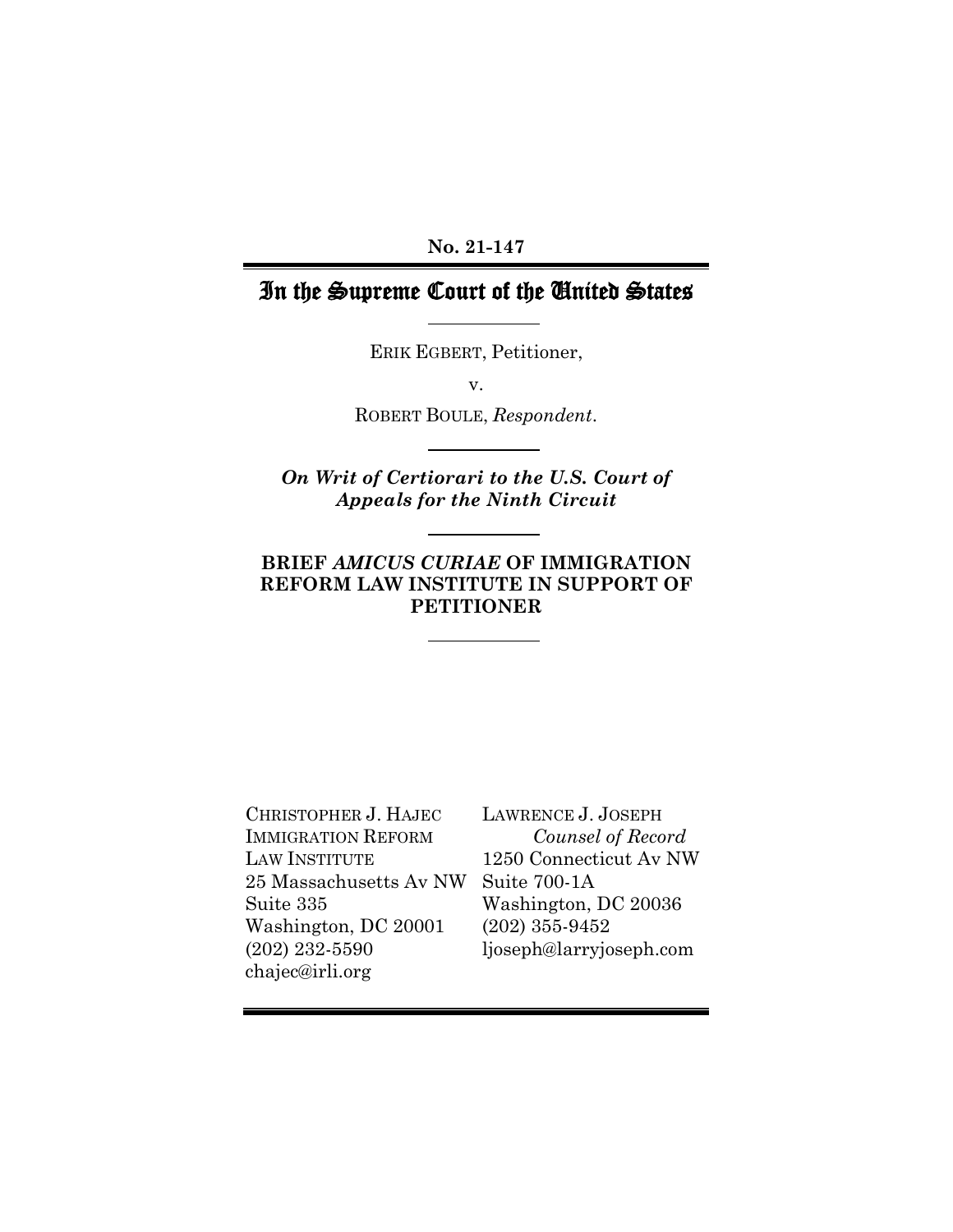### **QUESTIONS PRESENTED**

In *Bivens v. Six Unknown Named Agents of Federal Bureau of Narcotics*, 403 U.S. 388 (1971), the Court recognized a cause of action under the Constitution for damages against Federal Bureau of Narcotics officers for alleged violations of the Fourth Amendment. The questions presented are:

1. Whether a cause of action exists under *Bivens* for First Amendment retaliation claims.

2. Whether a cause of action exists under *Bivens* for claims against federal officers engaged in immigration-related functions for allegedly violating a plaintiff's Fourth Amendment rights.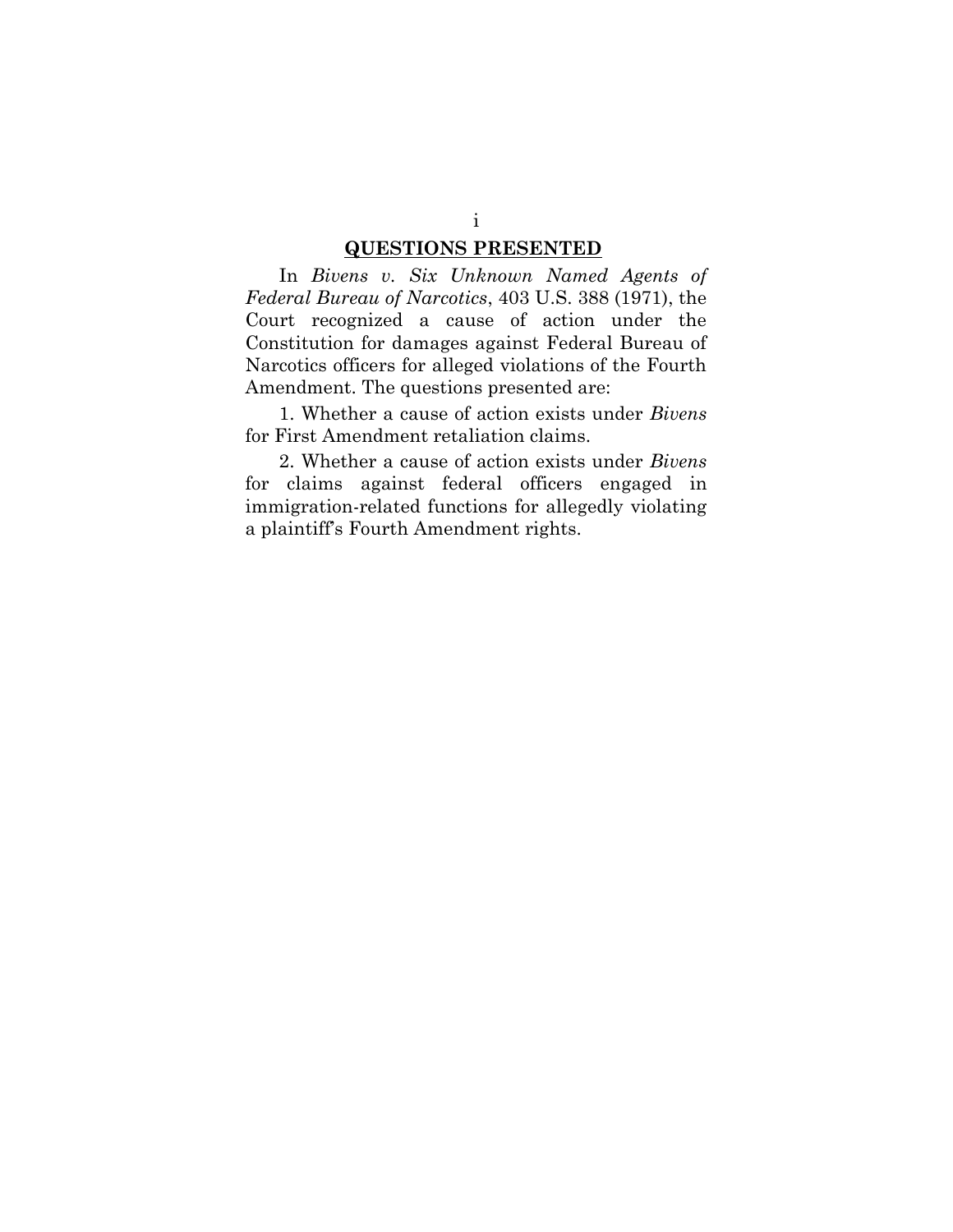# **TABLE OF CONTENTS**

| L. | This Court should not extend <i>Bivens</i> to Fourth |                                                   |  |  |
|----|------------------------------------------------------|---------------------------------------------------|--|--|
|    | Amendment claims in immigration cases 3              |                                                   |  |  |
|    |                                                      | A. Bivens is self-limiting and counsels against   |  |  |
|    |                                                      |                                                   |  |  |
|    | В.                                                   | Congress did not ratify Bivens 4                  |  |  |
|    | $C_{\cdot}$                                          | Mr. Boule's FTCA remedy displaces any             |  |  |
|    |                                                      | Fourth Amendment Bivens remedy 8                  |  |  |
|    | D.                                                   | The immigration context is a special              |  |  |
|    |                                                      |                                                   |  |  |
|    | Е.                                                   | Mr. Boule's interference with law                 |  |  |
|    |                                                      | enforcement is a special circumstance.  10        |  |  |
|    | F.                                                   | Separation of Powers is a special factor          |  |  |
|    |                                                      |                                                   |  |  |
|    | G.                                                   | Even if the Court finds a <i>Bivens</i> claim for |  |  |
|    |                                                      | citizens like Mr. Boule, the Court should         |  |  |
|    |                                                      |                                                   |  |  |
|    |                                                      |                                                   |  |  |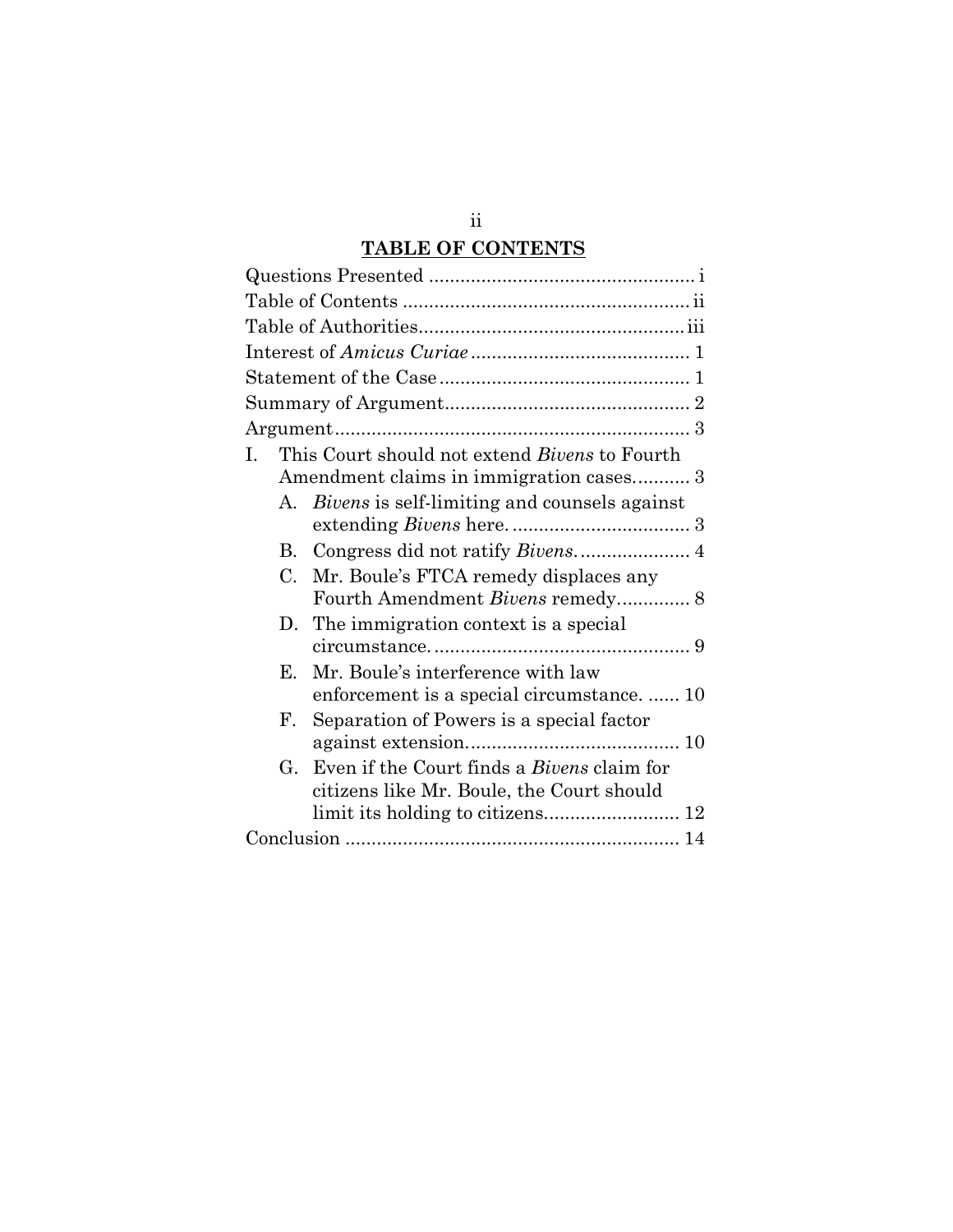# **TABLE OF AUTHORITIES**

| Cases                                                 |  |  |  |
|-------------------------------------------------------|--|--|--|
| Alexander v. Sandoval,                                |  |  |  |
|                                                       |  |  |  |
| Arizona v. United States,                             |  |  |  |
|                                                       |  |  |  |
| Bivens v. Six Unknown Named Agents of the             |  |  |  |
| Fed'l Bureau of Narcotics, 403 U.S. 388               |  |  |  |
|                                                       |  |  |  |
| Bridges v. Wixon,                                     |  |  |  |
|                                                       |  |  |  |
| Carlson v. Green,                                     |  |  |  |
|                                                       |  |  |  |
| Chemical Mfrs. Ass'n v. Natural Resources             |  |  |  |
| <i>Defense Council, Inc., 470 U.S. 116 (1985)</i> 4-5 |  |  |  |
| Corr. Servs. Corp. v. Malesko,                        |  |  |  |
| Demore v. Kim,                                        |  |  |  |
|                                                       |  |  |  |
| Fernandez-Vargas v. Gonzales,                         |  |  |  |
|                                                       |  |  |  |
| Hernandez v. Mesa,                                    |  |  |  |
|                                                       |  |  |  |
| Landon v. Plasencia, 4                                |  |  |  |
|                                                       |  |  |  |
| Length v. Barber,                                     |  |  |  |
|                                                       |  |  |  |
| Murphy v. Smith,                                      |  |  |  |
|                                                       |  |  |  |

iii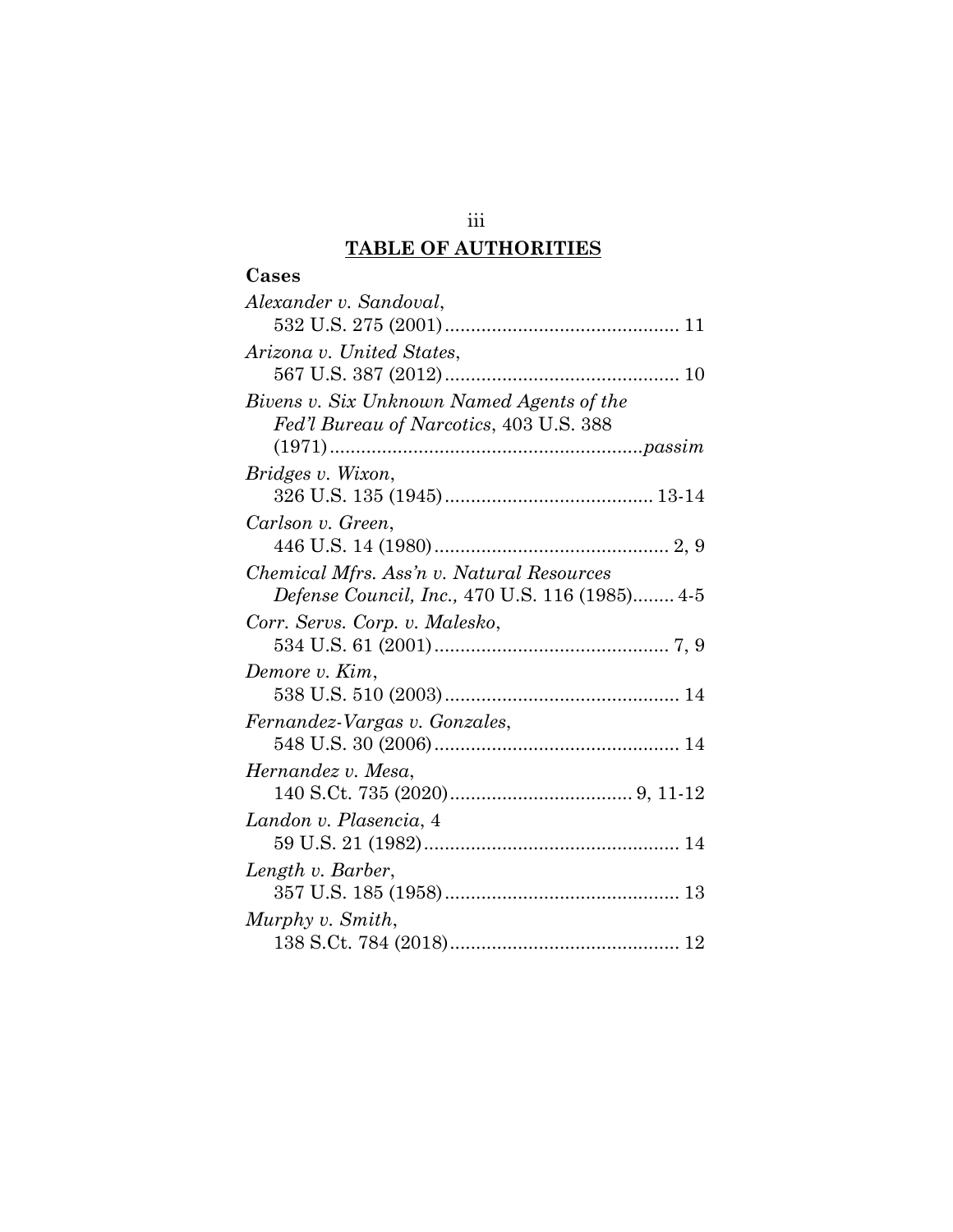| Schuette v. Coalition to Defend Affirmative Action,                   |
|-----------------------------------------------------------------------|
| Shaughnessy v. United States ex rel. Mezei,                           |
|                                                                       |
|                                                                       |
| United States v. Argueta-Rosales,<br>819 F.3d 1149 (9th Cir. 2016) 13 |
|                                                                       |
| United States v. Kavazanjian,                                         |
|                                                                       |
| United States v. Payner,                                              |
|                                                                       |
| United States v. Stanley,                                             |
|                                                                       |
| Wilkie v. Robbins,                                                    |
|                                                                       |
| Zadvydas v. Davis,                                                    |
|                                                                       |
| Ziglar v. Abbasi,                                                     |
|                                                                       |
| Statutes                                                              |
|                                                                       |
| Equal Access to Justice Act,                                          |
|                                                                       |
|                                                                       |
| Federal Tort Claims Act,                                              |
| 28 U.S.C. §§ 2671-2680 2-3, 5, 7-10, 12                               |
|                                                                       |
|                                                                       |
|                                                                       |
|                                                                       |
|                                                                       |
|                                                                       |

iv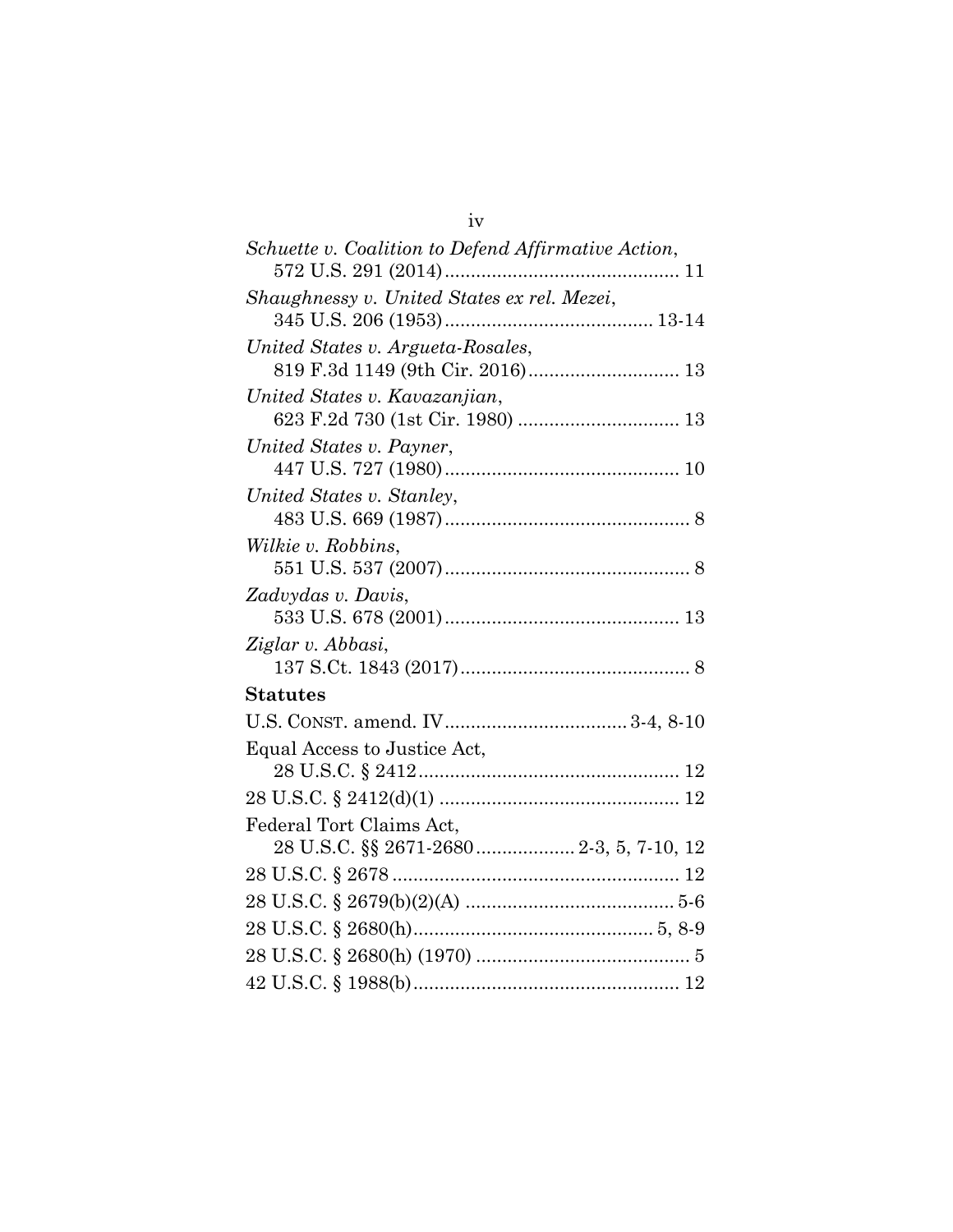| PUB. L. NO. 93-253, § 2,                                                                      |  |  |  |
|-----------------------------------------------------------------------------------------------|--|--|--|
| PUB. L. NO. 100-694, § 5,                                                                     |  |  |  |
|                                                                                               |  |  |  |
| Illegal Immigration Reform and Immigrant                                                      |  |  |  |
| Responsibility Act of 1996, PUB. L. No. 104<br>208, Div. C, 110 Stat. 3009, 3009-546 to 3009- |  |  |  |
|                                                                                               |  |  |  |
| Legislative History                                                                           |  |  |  |
|                                                                                               |  |  |  |
|                                                                                               |  |  |  |
| 134 CONG. REC. 15,597, 15,600 (Oct. 12, 1988) 6-7                                             |  |  |  |
| <b>Rules, Regulations and Orders</b>                                                          |  |  |  |
|                                                                                               |  |  |  |

v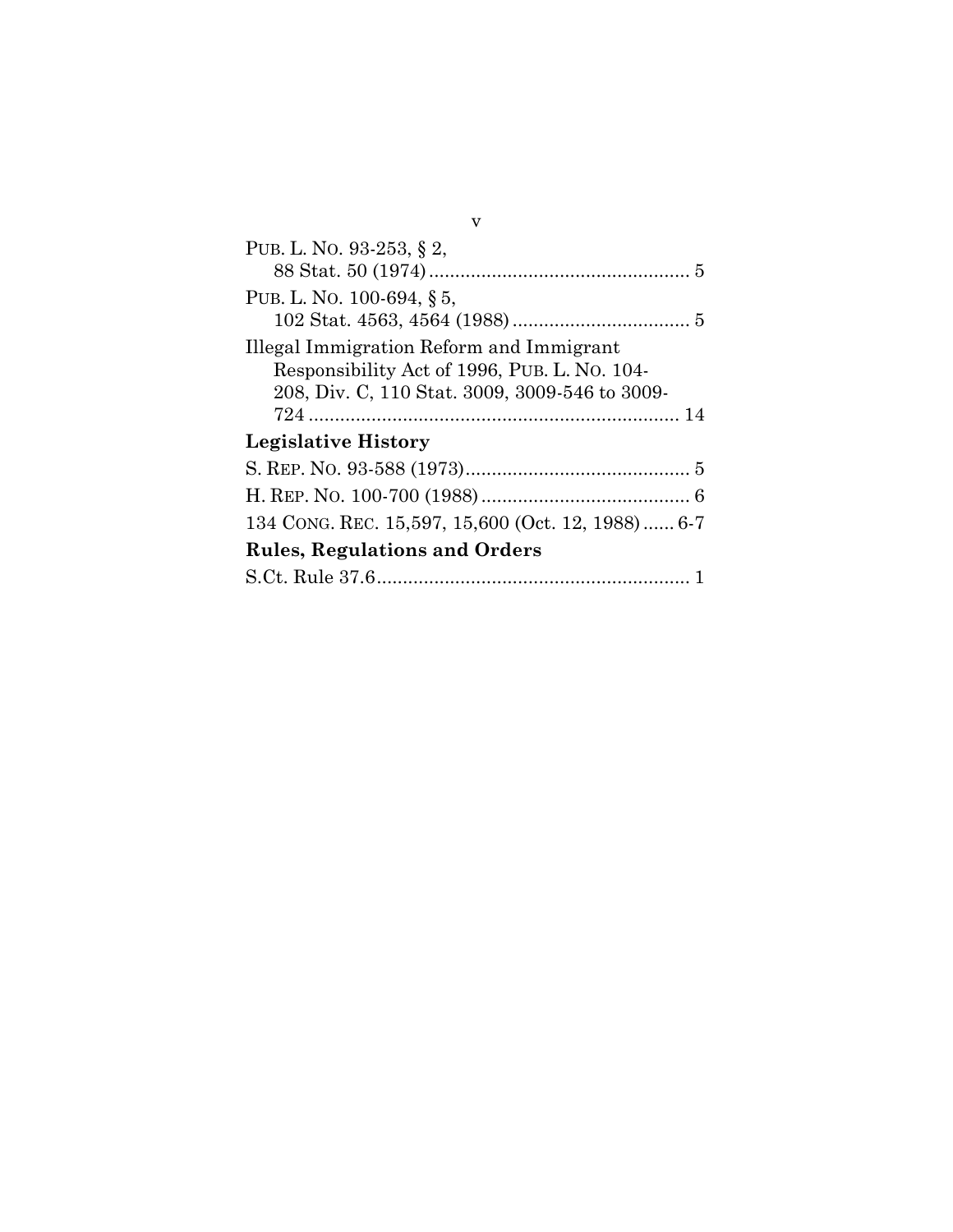#### **INTEREST OF** *AMICUS CURIAE*

The Immigration Reform Law Institute<sup>1</sup> ("IRLI") is a nonprofit  $501(c)(3)$  public interest law firm dedicated both to litigating immigration-related cases in the interests of United States citizens and to assisting courts in understanding federal immigration law. IRLI has litigated or filed *amicus curiae* briefs in a wide variety of immigration-related cases. For more than twenty years the Board of Immigration Appeals has solicited supplementary briefing, drafted by IRLI staff, from the Federation for American Immigration Reform, of which IRLI is a supporting organization.

#### **STATEMENT OF THE CASE**

IRLI adopts the facts as stated by the petitioner, Erik Egbert, a Border Patrol agent with U.S. Customs & Border Protection. *See* Pet.'s Br. 3-9. In summary, Agent Egbert was investigating potential criminal conduct outside the Smuggler's Inn, just inside the U.S.-Canadian border. The Inn's proprietor, respondent Robert Boule, asked Agent Egbert to leave the premises and stepped between Agent Egbert and a foreign national who was the investigation's focus. Agent Egbert allegedly pushed Mr. Boule aside to continue the lawful investigation. As a result of this encounter, Mr. Boule allegedly sustained a back injury.

<sup>1</sup> *Amicus* files this brief with all parties' written consent. Pursuant to Rule 37.6, counsel for *amicus* authored this brief in whole, no party's counsel authored this brief in whole or in part, and no person or entity—other than *amicus* and its counsel contributed monetarily to preparing or submitting the brief.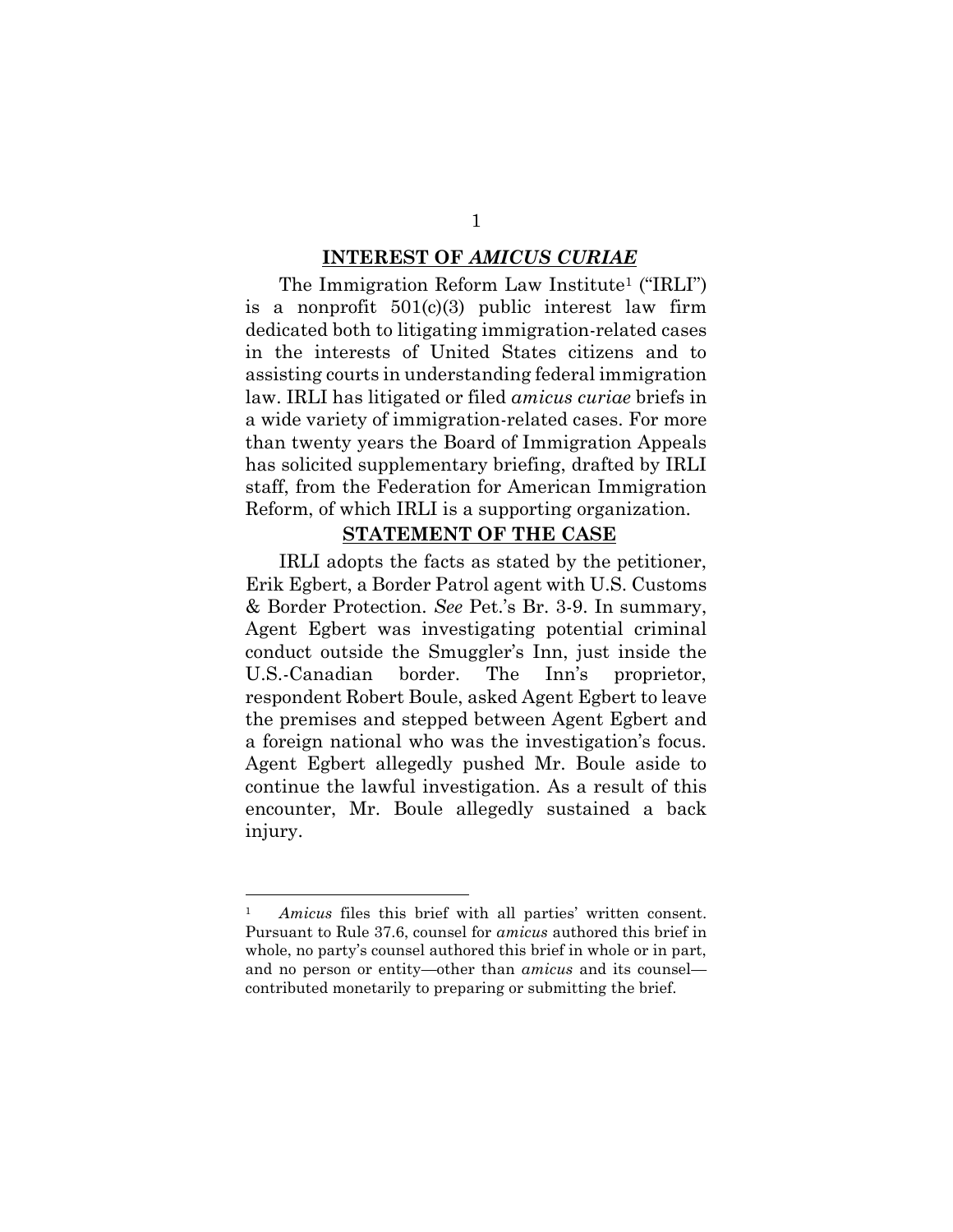Mr. Boule complained to Agent Egbert's superiors and further alleges that Agent Egbert retaliated by reporting Mr. Boule to the Internal Revenue Service ("IRS") and other government agencies. These reports allegedly occasioned the IRS to audit Mr. Boule and the other agencies to investigate him.

Mr. Boule filed an unsuccessful administrative claim under the Federal Tort Claims Act, 28 U.S.C. §§ 2671-2680 ("FTCA"), but did not timely seek review in court. Instead, he filed a two-count complaint under *Bivens v. Six Unknown Named Agents of the Fed'l Bureau of Narcotics*, 403 U.S. 388 (1971), for the alleged push and retaliatory reports. The district court granted Agent Egbert summary judgment, but the Ninth Circuit reversed.

### **SUMMARY OF ARGUMENT**

To reject Agent Egbert's third question— "[w]hether the Court should reconsider *Bivens*," Pet. at I—and thus determining "to dispose of this case as if *Bivens* were rightly decided" is "to start with an 'unreality.'" *Carlson v. Green*, 446 U.S. 14, 32 (1980) (Rehnquist, J., dissenting) (quoting *Kovacs v. Cooper*, 336 U.S. 77, 89 (1949) (Frankfurter, J., concurring). To avoid extending that unreality any further, this Court should recognize that even the *Bivens* majority likely would not extend *Bivens* today (Section [I.A\)](#page-8-0), that Congress has not ratified *Bivens* (Section [I.B\)](#page-9-0)**,** and that an FTCA remedy should preclude a *Bivens* remedy where the FTCA overlaps with *Bivens* (Section [I.C\)](#page-13-0). Also weighing against extending *Bivens* here is the immigration context that involves foreign affairs (Section [I.D\)](#page-14-0) and the fact that Mr. Boule came into contact with Agent Egbert only when Boule tried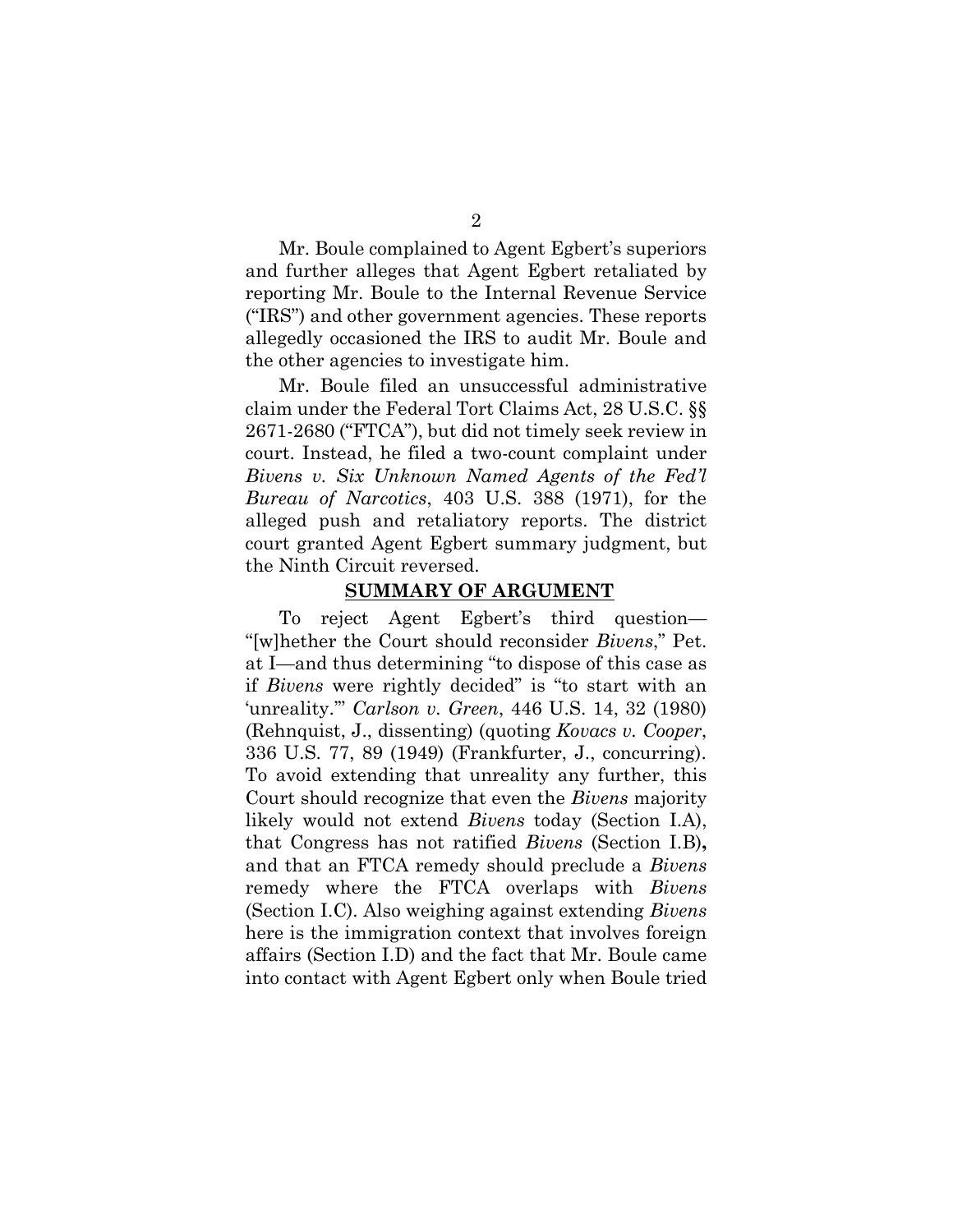physically to impede a lawful exercise of authority (Section [I.E\)](#page-15-0). Finally, though the general separationof-powers issue common to all *Bivens* actions counsels against any further extension, (Section [I.F\)](#page-15-1), if this Court extends *Bivens* to citizens such as Mr. Boule, that extension should not apply to criminals and illegal aliens who are not lawfully present in the United States (Section [I.G\)](#page-17-0).

### **ARGUMENT**

# **I. THIS COURT SHOULD NOT EXTEND**  *BIVENS* **TO FOURTH AMENDMENT CLAIMS IN IMMIGRATION CASES.**

Although *Bivens* and this case are similar in that both invoke the Fourth Amendment, a number of differences warrant a different result here. First, there are significant differences between this Court's precedents, and the FTCA, circa 1971 and today. Second, there are significant differences between the improper law-enforcement actions in *Bivens* and Agent Egbert's justified immigration-related actions here.

## <span id="page-8-0"></span>**A.** *Bivens* **is self-limiting and counsels against extending** *Bivens* **here.**

Two facets of *Bivens* are important: (1) when this Court decided *Bivens*, the FTCA lacked an action for Mr. Bivens' injuries, and (2) *Bivens* itself included the special-factor analysis that has doomed all proposed extensions of *Bivens* for the past forty-plus years. Given the amendment of the FTCA to cover Mr. Bivens' injuries, it is not even clear whether the *Bivens* majority would find a *Bivens* action here in the first place.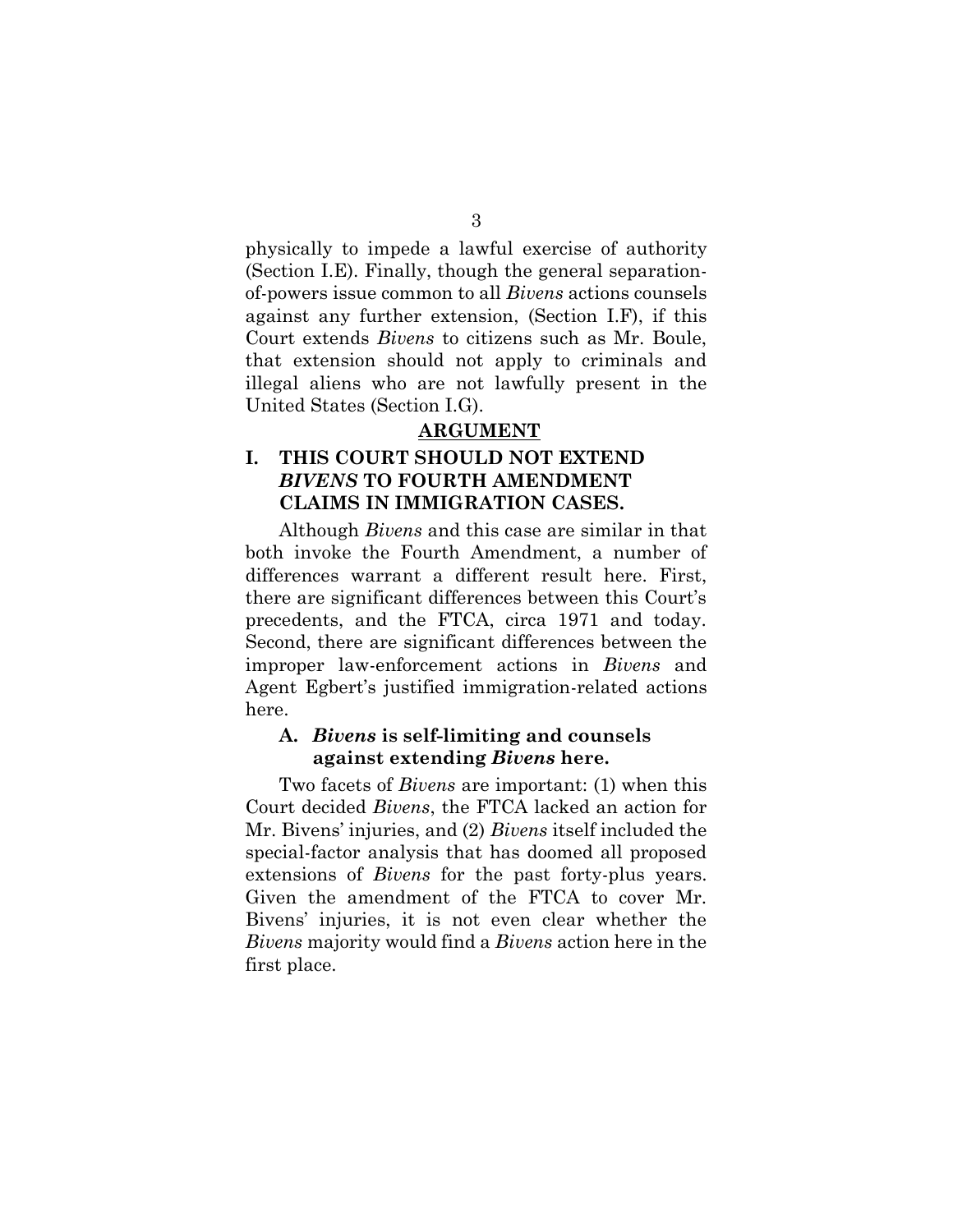Indeed, by including the special-factors analysis, *Bivens* contained the seeds of its own undoing:

The present case involves no *special factors* counselling hesitation *in the absence of affirmative action by Congress*. … For we have here no explicit congressional declaration that persons injured by a federal officer's violation of the Fourth Amendment may not recover money damages from the agents, but must instead be remitted to another remedy, equally effective in the view of Congress.

*Bivens*, 403 U.S. at 396-97 (emphasis added). While this Court's subsequent rejection of implied private rights of action perhaps motivated the Court's specialfactor analysis since 1980, it is important to note that even the *Bivens* court weighed the presence or absence of congressional action in a special-factor calculus on the need for an implied right of action.

### **B. Congress did not ratify** *Bivens***.**

<span id="page-9-0"></span>Although Congress has been aware of *Bivens* from the start and has *legislated around* it twice—in 1974 and 1988—Congress has never affirmatively *ratified* it. After all, exercising the judicial power under *Bivens* in lieu of an act of Congress is a *judicial act*. If this Court were to retreat from *Bivens*, the Court would not be thwarting congressional intent. The only way for Congress to ensure a cause of action for these kinds of torts would be to enact an affirmative cause of action.

This Court assumes congressional awareness of important decisions, *Chemical Mfrs. Ass'n v. Natural Resources Defense Council, Inc.,* 470 U.S. 116, 128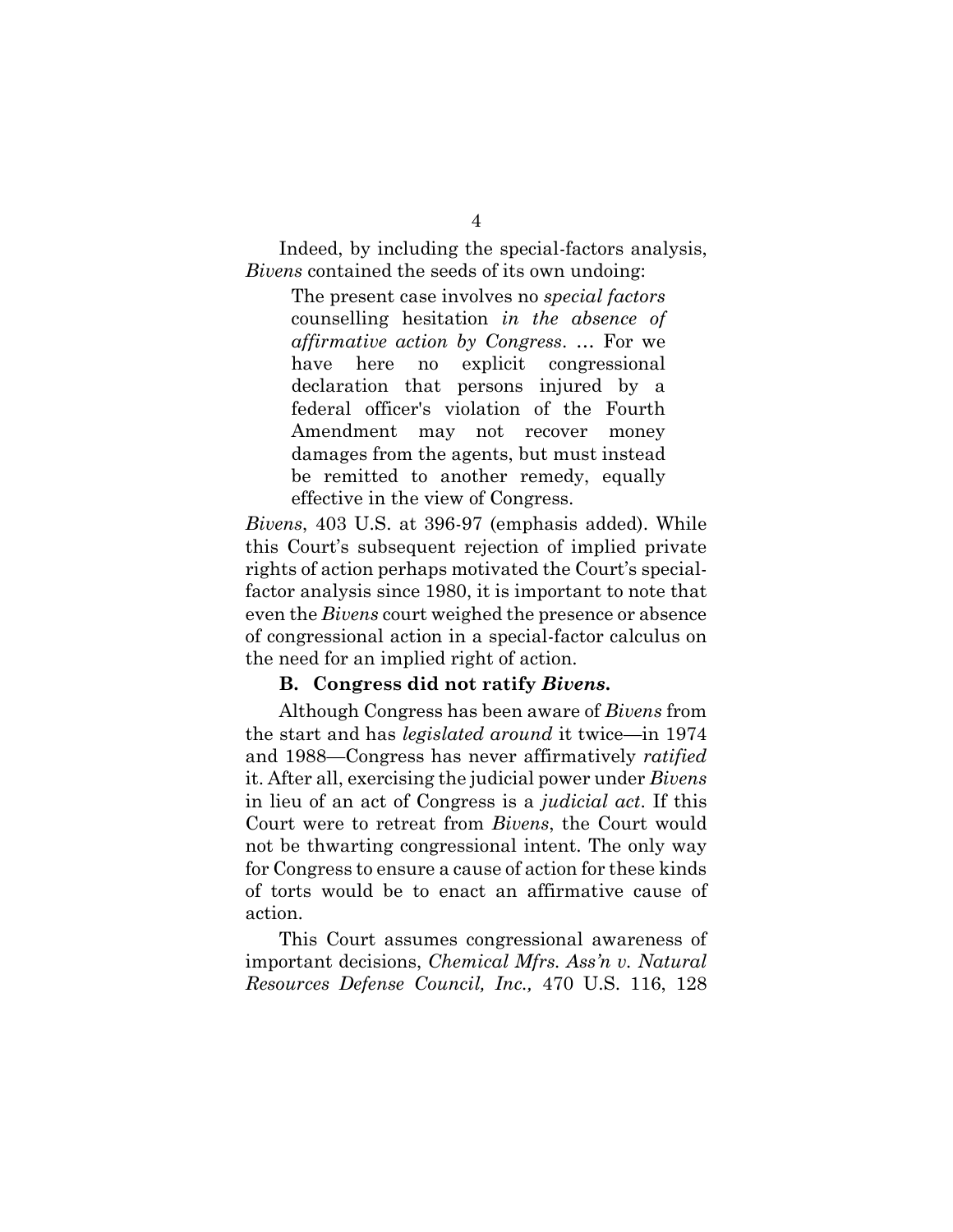(1985), so it should be no surprise that Congress was indeed aware of *Bivens* when amending the FTCA in 1974 and 1988. In both instances, however, Congress did not enact *Bivens* into law. Instead, Congress noted *Bivens*' existence and attempted to get out of the way.

In 1974, Congress amended the FTCA exclusion for intentional torts that had prevented Mr. Bivens' assertion of an FTCA action. PUB. L. NO. 93-253, § 2, 88 Stat. 50 (1974); *compare* 28 U.S.C. § 2680(h) (1970) *with* 28 U.S.C. § 2680(h). In the process, the Senate was aware of the potential effect on *Bivens* and stated how the 1974 amendment "should be viewed":

[T]his provision should be viewed as a counterpart to the *Bivens* case and its [progeny], in that it waives the defense of sovereign immunity so as to make the Government independently liable in damages for the same type of conduct that is alleged to have occurred in *Bivens* (and for which that case imposes liability upon the individual Government officials involved).

S. REP. NO. 93-588, at 3 (1973). In waiving the United States' sovereign immunity for its agents' intentional torts, Congress did not want to go on record as barring judicial action to fashion remedies directly against the individual agents under *Bivens*.

In 1988, when Congress made the FTCA exclusive *vis-à-vis* state torts, Congress again avoided *Bivens* this time statutorily—by excepting *Bivens*-style actions from the FTCA's new exclusivity clause. *See* PUB. L. NO. 100-694, § 5, 102 Stat. 4563, 4564 (1988); 28 U.S.C. § 2679(b)(2)(A) (FTCA exclusivity "does not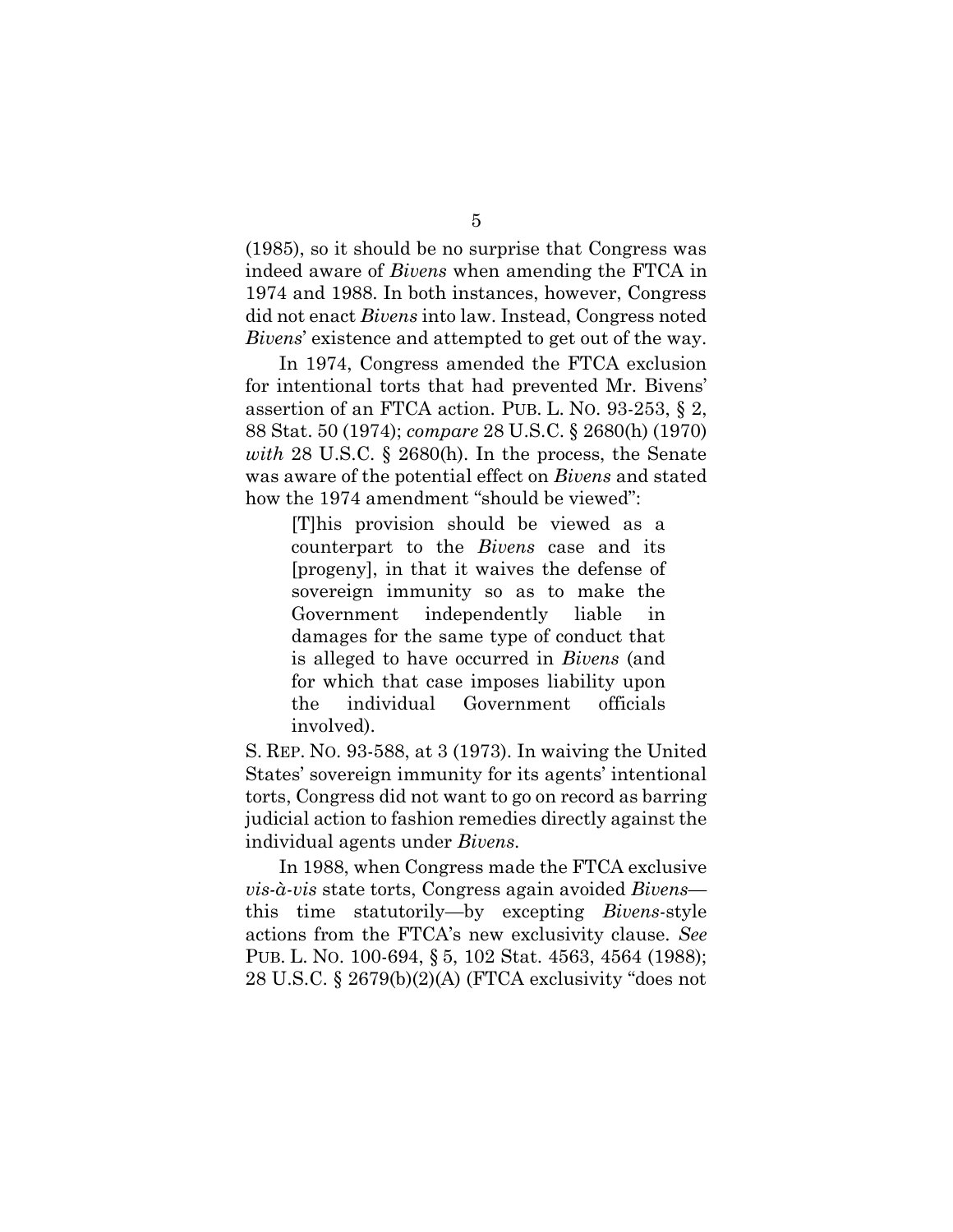extend or apply to a civil action against an employee of the Government … which is brought for a violation of the Constitution of the United States"). The House report made clear that the amended statute "would not affect" *Bivens*:

The second major feature of section 5 is that the exclusive remedy expressly does not extend to so-called constitutional torts. *See Bivens v. Six Unknown Agents of the Federal Bureau of Narcotics*, 403 U.S., 388 (1971). Courts have drawn a sharp distinction between common law torts and constitutional or *Bivens* torts. Common law torts are the routine acts or omissions which occur daily in the course of business and which have been redressed in an evolving manner by courts for, at least, the last 800 years. … A constitutional tort action, on the other hand, is a vehicle by which an individual may redress an alleged violation of one or more fundamental rights embraced in the Constitution. Since the Supreme Court's decision in *Bivens*, supra, the courts have identified this type of tort as a more serious intrusion of the rights of an individual that merits special attention. *Consequently, H.R. 4612 would not affect the ability of victims of constitutional torts to seek personal redress from Federal employees who allegedly violate their Constitutional rights*.

H. REP. NO. 100-700, at 6 (1988) (emphasis added); *see also* 134 CONG. REC. 15,597, 15,600 (Oct. 12, 1988) ("I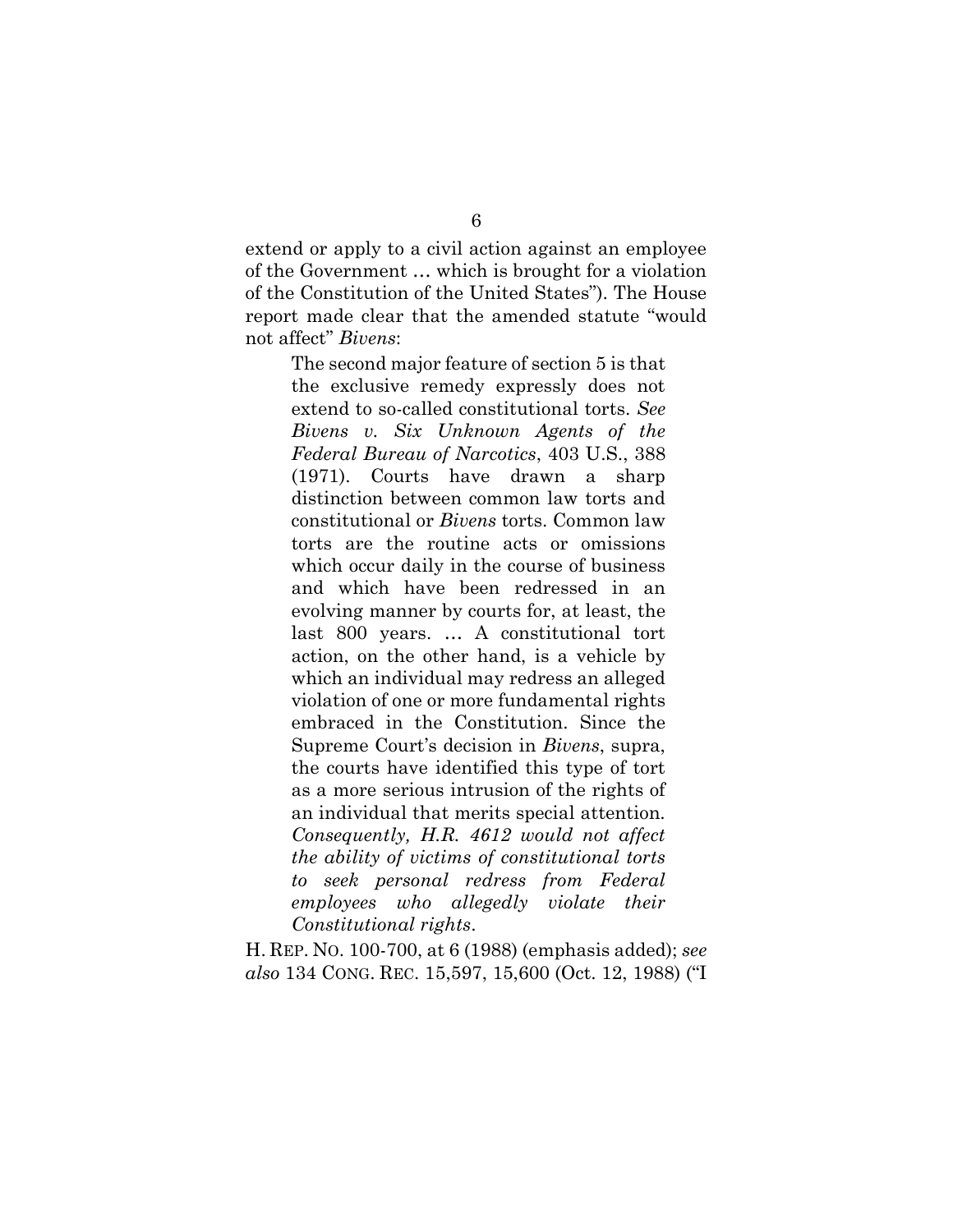would like to emphasize that this bill *does not have any effect* on the so-called *Bivens* cases or Constitutional tort claims.") (emphasis added) (Sen. Grassley). As in 1974, the 1988 FTCA amendment did not foreclose judicial action to fashion a damages remedy directly against individuals under *Bivens*, but Congress also did not *affirmatively* enact a remedy for constitutional torts or require this Court to continue *Bivens*.

Although this Court has "found it 'crystal clear' that Congress intended the FTCA and *Bivens* to serve as 'parallel' and 'complementary' sources of liability," *Corr. Servs. Corp. v. Malesko*, 534 U.S. 61. 68 (2001), that in no way ratifies or freezes in place *Bivens* circa 1971 as a legislative mandate to follow *Bivens* in any given case or context. Indeed, Congress lacks constitutional authority to "requir[e] the federal courts to exercise 'the judicial Power of the United States' in a manner repugnant to the text, structure, and traditions of Article III." *Plaut v. Spendthrift Farm*, 514 U.S. 211, 217-18 (1995).<sup>2</sup> But the 1974 and 1988 FTCA actions and inactions did no such thing. Instead, Congress merely left a judicial issue to the judiciary, without any legislative imprimatur or mandate. *Bivens* itself included the "special-factors" narrowing, 403 U.S. at 396, so the congressional action and inaction here leave this Court free to conclude—based on the separation-of-powers issue

<sup>2</sup> Unlike in *Plaut*, no one is seeking to re-open the *judgment* on remand under which Mr. Bivens presumably recovered. The question is whether the *Bivens* holding can apply prospectively, even if subsequent decisions undermine the holding's validity.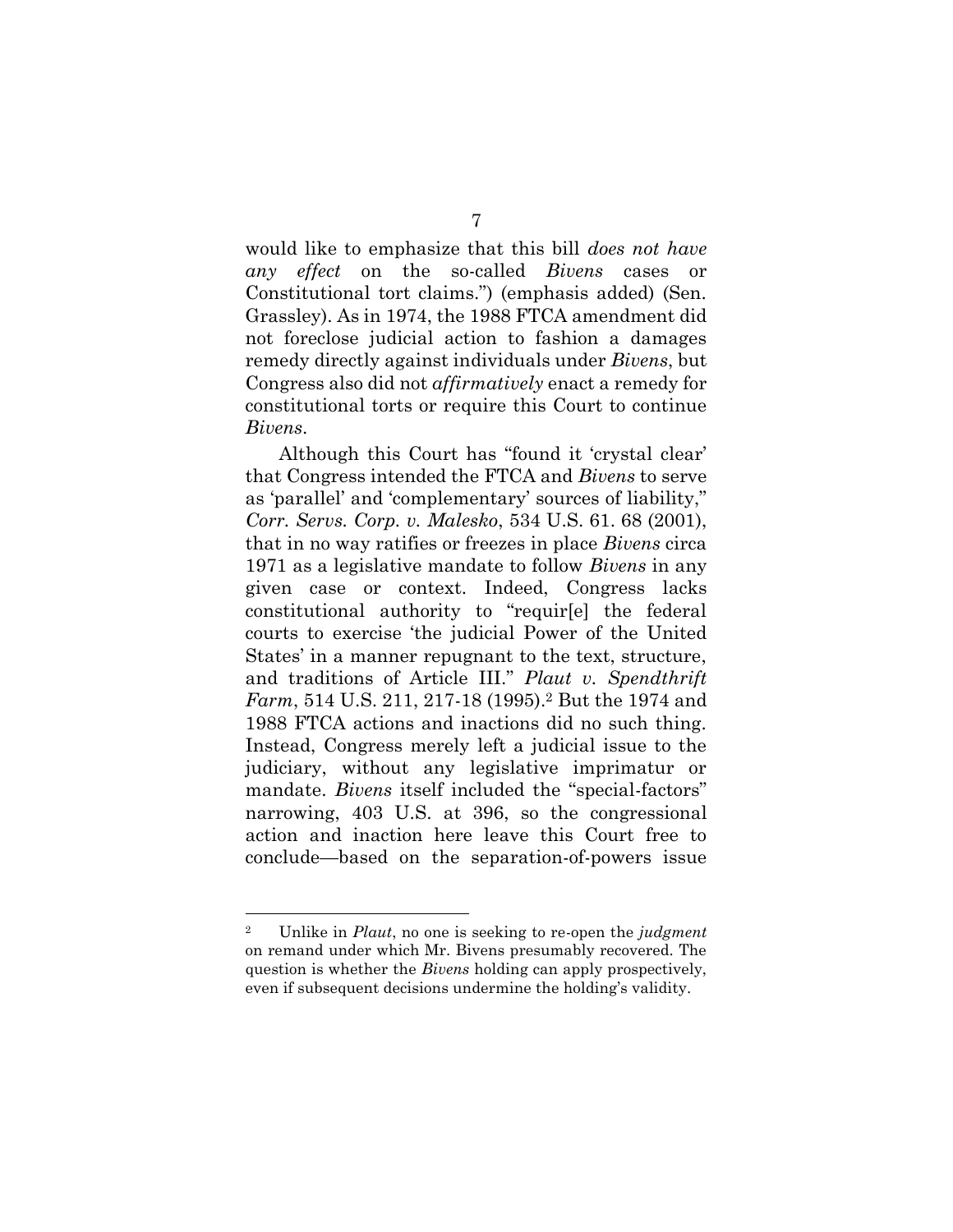alone, *see* Section [I.F,](#page-15-1) *infra*—that *Bivens* actions are simply not extendable.

### <span id="page-13-0"></span>**C. Mr. Boule's FTCA remedy displaces any Fourth Amendment** *Bivens* **remedy.**

Although the *absence* of an alternate remedy is no "special factor" for extending *Bivens*, *see United States v. Stanley*, 483 U.S. 669, 683 (1987) ("it is irrelevant to a 'special factors' analysis whether the laws currently on the books afford Stanley … an 'adequate' federal remedy for his injuries"), the presence of an alternate remedy can preclude resort to *Bivens*:

In the first place, there is the question whether any alternative, existing process for protecting the interest amounts to a convincing reason for the Judicial Branch to refrain from providing a new and freestanding remedy in damages.

*Wilkie v. Robbins*, 551 U.S. 537, 550 (2007). An adequate remedy outside *Bivens* is enough for this Court to withhold *Bivens* relief: "if there is an alternative remedial structure present in a certain case, that alone may limit the power of the Judiciary to infer a new *Bivens* cause of action." *Ziglar v. Abbasi*, 137 S.Ct. 1843, 1858 (2017). Certainly, a *Bivens* action "is not an automatic entitlement no matter what other means there may be to vindicate a protected interest," *Wilkie*, 551 U.S. at 550, and Mr. Boule could have sued under the FTCA. *Compare* 28 U.S.C. § 2680(h) (1970) (FTCA barred assault suits when Mr. Bivens sued) *with* 28 U.S.C. § 2680(h) (FTCA no longer bars assault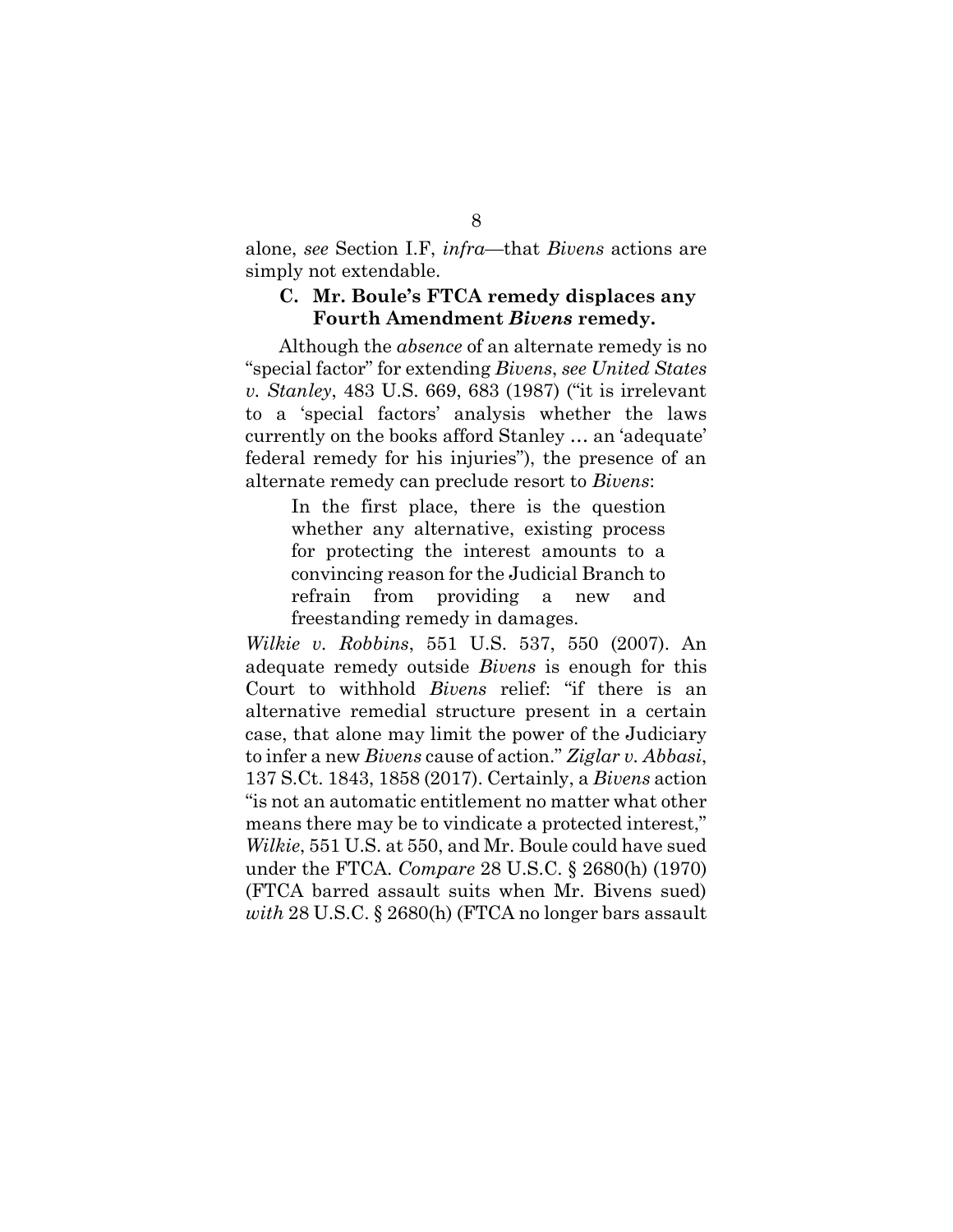suits); PUB. L. NO. 93-253, § 2, 88 Stat. at 50.<sup>3</sup> Mr. Boule elected to proceed under *Bivens*, avoiding the FTCA's limitations. That is reason enough to decline to extend *Bivens* in the Fourth Amendment context.

## <span id="page-14-0"></span>**D. The immigration context is a special circumstance.**

Agent Egbert was investigating a foreign national just inside the U.S. border who was coordinating with others on foreign soil to commit crimes in the U.S. That context warrants judicial deference *vis-à-vis* Congress:

Since regulating the conduct of agents at the border unquestionably has national security implications, the risk of undermining border security provides reason to hesitate before extending *Bivens* into this field.

*Hernandez v. Mesa*, 140 S.Ct. 735, 747 (2020) ("*Hernandez II*"). Also, "[f]oreign policy and national security decisions are delicate, complex, and involve large elements of prophecy for which the Judiciary has neither aptitude, facilities, nor responsibility." *Id.* at 749 (interior quotation marks and alterations

<sup>3</sup> Ironically, because the FTCA now includes a damages claim for the type of Fourth Amendment claims at issue in *Bivens*, this Court should not even extend *Bivens* circa 1971 to *Bivens* today. To be sure, this Court rejected the idea that the 1974 amendment displaced a *Bivens* claims on the *Bivens* facts: ""We … found it 'crystal clear' that Congress intended the FTCA and *Bivens* to serve as 'parallel' and 'complementary' sources of liability." *Malesko*, 534 U.S. at 68 (quoting *Carlson*, 446 U.S. at 19-20). But the history on which *Carlson* relied was inconclusive. *See* Section [I.B,](#page-9-0) *supra*.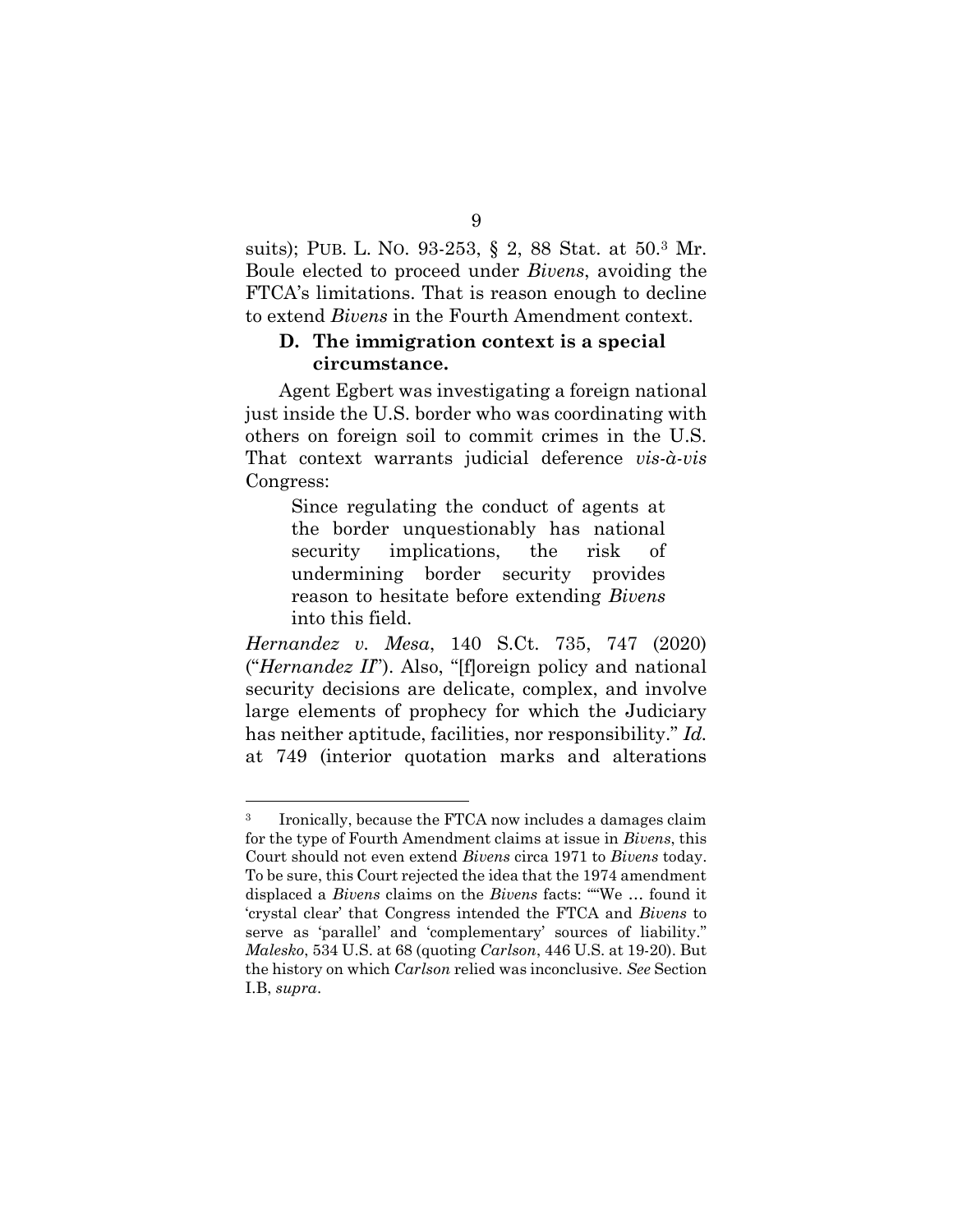omitted); *see also Arizona v. United States*, 567 U.S. 387, 409 (2012) (immigration-related decisions and enforcement "touch on foreign relations"). Especially where the FTCA applies, courts should not entangle themselves—without express congressional authorization—in immigration matters close to the nation's international borders.

### <span id="page-15-0"></span>**E. Mr. Boule's interference with law enforcement is a special circumstance.**

In the three instances where this Court has found a *Bivens* remedy, the plaintiff had a sympathetic case (*e.g.*, the victim of an unwarranted home-invasionstyle investigation, sexual harassment, or cruel and unusual punishment of a prisoner). In his claim under the Fourth Amendment, Mr. Boule came into contact with Agent Egbert only because Mr. Boule attempted to intercede between Agent Egbert and a lawful goal of his investigation.

To the extent that *Bivens* relies in part on equity, *see Bivens*, 403 U.S. at 399-407 (Harlan, J., concurring), Mr. Boule has "unclean hands" that deny him an entitlement to such equitable relief: "a court will not redress a wrong when he who invokes its aid has unclean hands.'" *United States v. Payner*, 447 U.S. 727, 745 (1980) (quoting *Olmstead v. United States*, 277 U.S. 438, 483 (1928)). In any event, this Court should consider Mr. Boule's interference—which caused the alleged injury—a special circumstance that bars extending *Bivens*.

## <span id="page-15-1"></span>**F. Separation of Powers is a special factor against extension.**

Although it applies in *every* decision on whether to extend *Bivens*, Separation of Powers doctrine is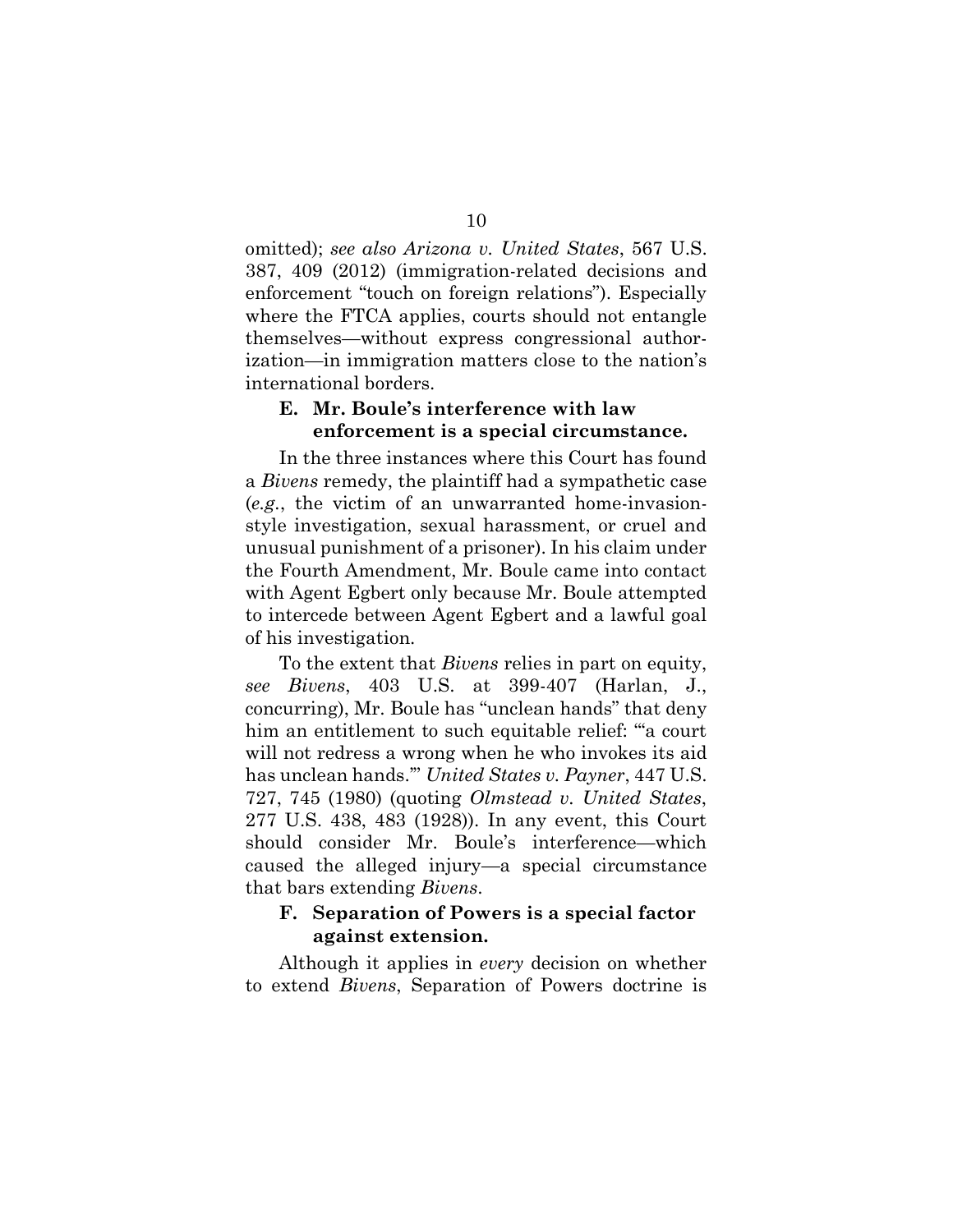another special factor that counsels against extension: "When evaluating whether to extend *Bivens*, the most important question is 'who should decide' whether to provide for a damages remedy, Congress or the courts?" *Hernandez II*, 140 S.Ct. at 750 (interior quotation marks omitted). The fact that the "correct answer most often will be Congress," *id.* (interior quotation marks omitted), does not make the factor any less special.

Extending *Bivens* undermines our governmental system, which requires the political branches to resolve political issues. *Schuette v. Coalition to Defend Affirmative Action*, 572 U.S. 291, 311-12 (2014). The failure to extend *Bivens* further after 1980 reflects a concern about the separation of powers: "when a court recognizes an implied claim for damages on the ground that doing so furthers the 'purpose' of the law, the court risks arrogating legislative power." *Hernandez II*, 140 S.Ct. at 741. There is no reason for the Court to continue the practice without Congress taking the hint and enacting legislation allowing or barring such actions: "Having sworn off the habit of venturing beyond Congress's intent," the Court should no longer "accept respondents' invitation to have one last drink." *Alexander v. Sandoval*, 532 U.S. 275, 287 (2001). Recognizing the separation-of-powers conflict inherent in *Bivens* as a special factor would justify a decision either overruling *Bivens* entirely or refusing to extend it further.

In addition to the core decision of whether to allow a private right of action at all, the question of how to address constitutional torts presents many subsidiary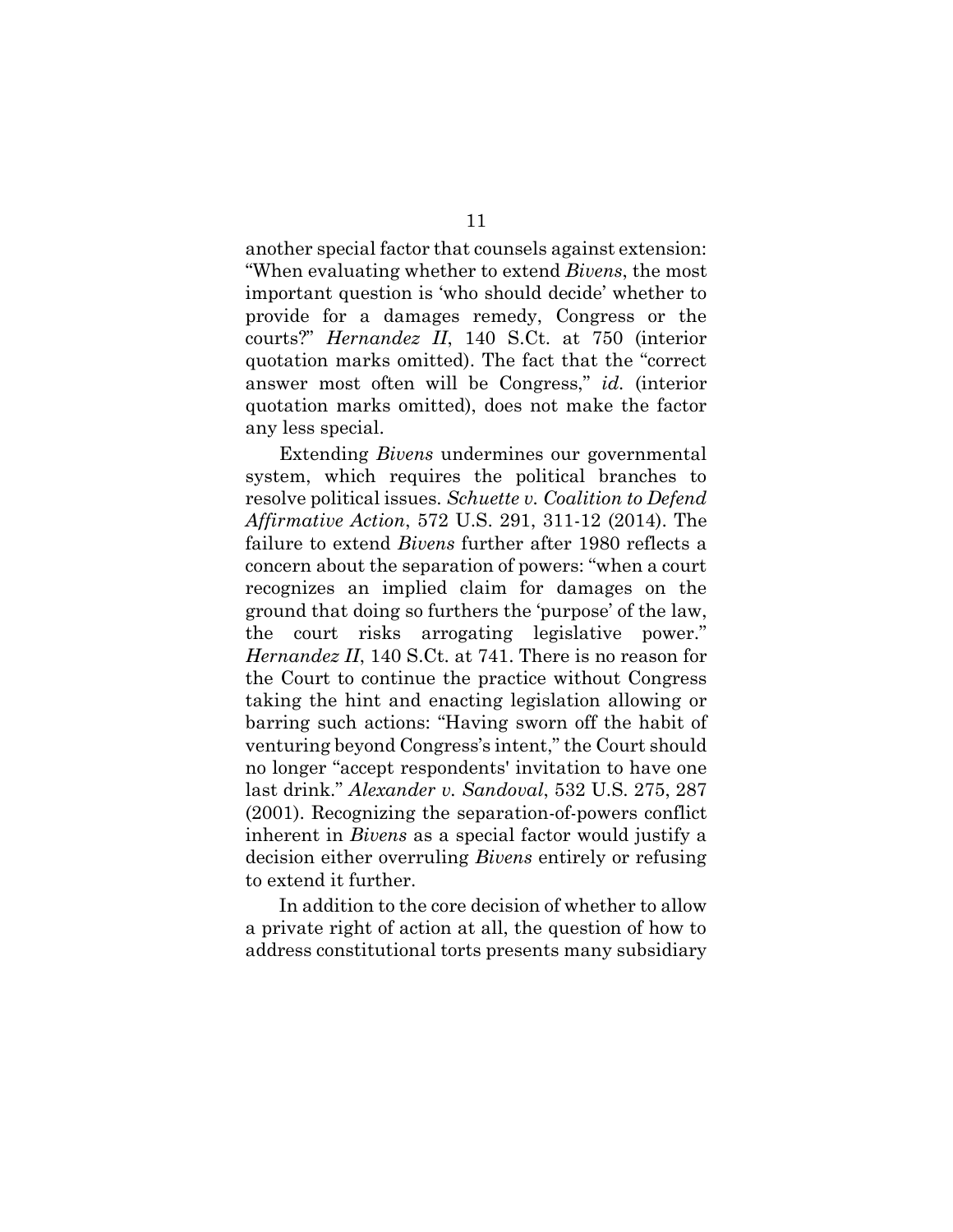questions—such as limits on attorneys' fees—that only Congress can answer:

- The Equal Access to Justice Act includes many limits on attorney-fee awards, including an hourly cap of \$125—inflation adjusted from 1996—for actions against the United States, whereas civilrights litigation against state and local government pays market rates, which can exceed \$1,000 hourly. *Compare* 28 U.S.C. § 2412(d)(1) *with* 42 U.S.C. § 1988(b); *Murphy v. Smith*, 138 S.Ct. 784, 789 (2018) ("strong presumption that the lodestar figure—the product of reasonable hours times a reasonable rate—represents a 'reasonable' fee") (interior quotation marks omitted).
- The FTCA caps attorney-fee awards at 25% for litigation and 20% for settled cases, but there is no limit—apart from ethical standards in the relevant jurisdiction—for *Bivens* actions. *See* 28 U.S.C. § 2678.

When it comes to such issues, to ask the question "who should decide," *Hernandez II*, 140 S.Ct. at 750, is to answer it: Congress.

# <span id="page-17-0"></span>**G. Even if the Court finds a** *Bivens* **claim for citizens like Mr. Boule, the Court should limit its holding to citizens.**

Under the facts of this case, Agent Egbert had a good reason to be suspicious of the Turkish national arriving at the Smuggler's Inn from Seattle: the Turkish man crossed illegally into Canada that night. Pet.'s Br. at 8. But both the Turkish man and Mr. Boule were lawfully present in the United States. If this Court finds a *Bivens* action under these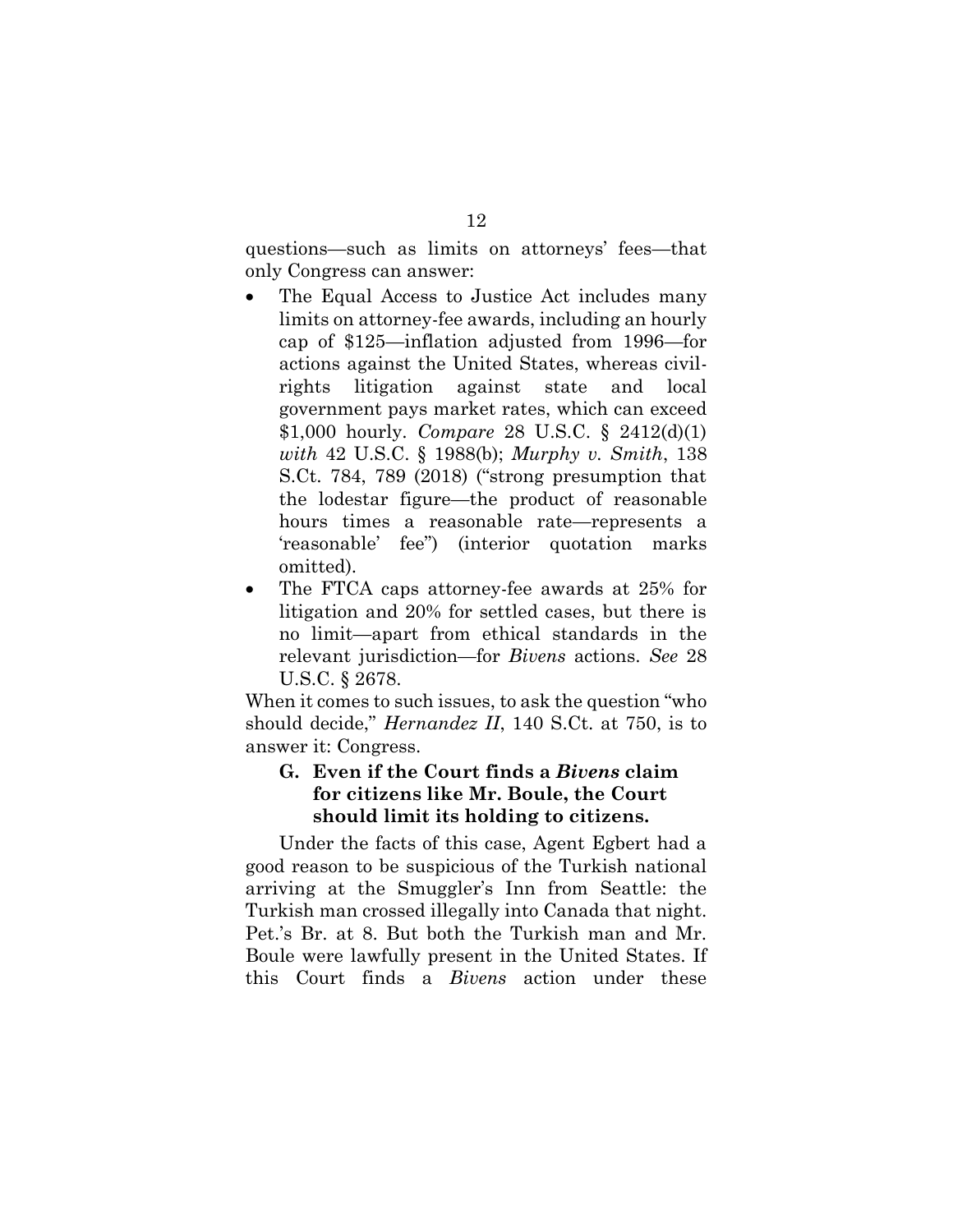circumstances, the Court should confine the action to plaintiffs lawfully present in the United States.

While border-protection actions sometimes involve citizens and others lawfully present, they typically involve foreign-based criminals and illegal aliens who are not lawfully present in the United States, and have not, in the legal sense, entered the United States. These criminals and illegal aliens could not have a *Bivens* action, even if citizens such as Mr. Boule had one.

"The distinction between an alien who has effected an entry into the United States and one who has never entered runs throughout immigration law." *Zadvydas v. Davis*, 533 U.S. 678, 693 (2001). Generally, "[e]ntry" is a term of art that requires "physical presence in the United States" and "freedom from official restraint." *United States v. Argueta-Rosales*, 819 F.3d 1149, 1158 (9th Cir. 2016); *accord United States v. Kavazanjian*, 623 F.2d 730, 736 (1st Cir. 1980). By the nature of the case, aliens who allege tortious contact with border enforcement agents were not "free of official restraint" at the time of that alleged contact.

Aliens who have "effected entry" into the United States enjoy "additional rights and privileges not extended to those . . . who are merely 'on the threshold of initial entry.'" *Length v. Barber*, 357 U.S. 185, 187 (1958) (quoting *Shaughnessy v. United States ex rel. Mezei*, 345 U.S. 206, 212 (1953)). Accordingly, "[t]he Bill of Rights is a futile authority for the alien seeking admission for the first time to these shores." *Bridges v. Wixon*, 326 U.S. 135, 161 (1945) (Murphy, J., concurring), *quoted with approval in Kwong Hai Chew*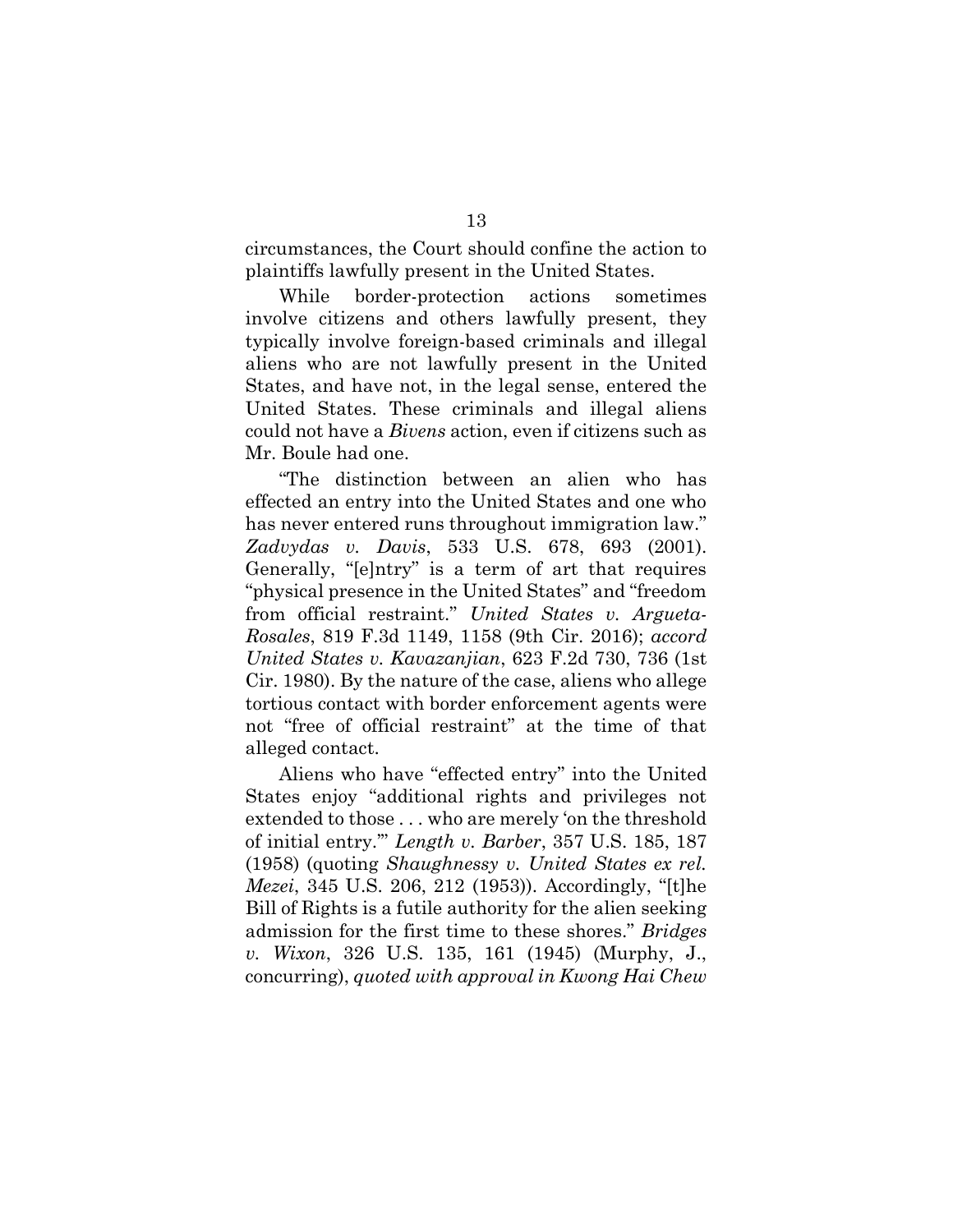*v. Colding*, 344 U.S. 590, 596 n.5 (1953). Excluding an alien seeking admission is an act of sovereignty, and "an alien seeking initial admission to the United States requests a privilege and has no constitutional rights regarding his application." *Landon v. Plasencia*, 459 U.S. 21, 32 (1982). Accordingly, "[w]hatever the procedure authorized by Congress is, it is due process as far as an alien denied entry is concerned." *Mezei*, 345 U.S. at 212 (interior quotation marks omitted). Instead, "detention during deportation proceedings [is] a constitutionally valid aspect of the deportation process." *Demore v. Kim*, 538 U.S. 510, 523 (2003).<sup>4</sup> Aliens who have not entered the United States thus lack the constitutional rights whose alleged violation forms the basis of *Bivens* actions.

### **CONCLUSION**

The judgement of the court below should be reversed.

<sup>4</sup> Although *Demore* discusses precedents dating back more than a century on detention during deportation, the Illegal Immigration Reform and Immigrant Responsibility Act of 1996, PUB. L. NO. 104-208, Div. C, 110 Stat. 3009, 3009-546 to 3009- 724 ("IIRIRA"), changed the nomenclature: "What was formerly known as 'deportation' is now called 'removal' in IIRIRA." *Fernandez-Vargas v. Gonzales*, 548 U.S. 30, 33 n.1 (2006). What *Demore* discusses about detention during deportation is applicable to detention during removal here.